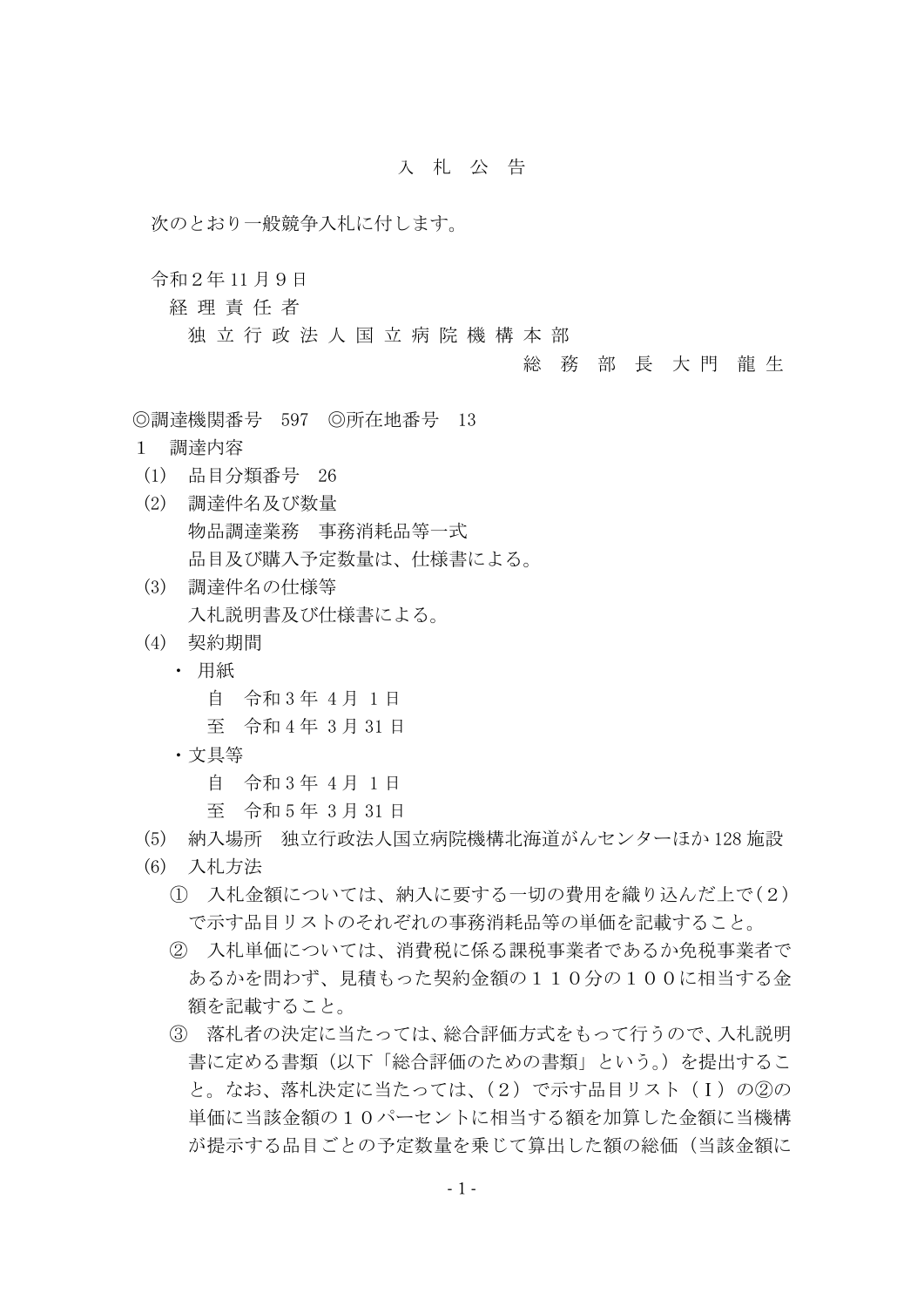1円未満の端数があるときは、その端数金額を切り捨てるものとする。) をもって評価するので、入札者は、消費税に係る課税事業者であるか免税 事業者であるかを問わず、見積もった契約金額の110分の100に該 当する金額を入札書に記載すること。

- (7) その他 独立行政法人国立病院機構契約事務取扱細則(以下、契約細則と いう。)第 22 条の規定に基づき単価契約とする。
- 2 競争参加資格
- (1) 契約細則第5条の規定に該当しない者であること。なお、未成年者、被 保佐人又は被補助人であっても、契約締結のために必要な同意を得ている ものは、同条中、特別の理由がある場合に該当する。
- (2) 契約細則第6条の規定に該当しない者であること。
- (3) 法人税及び消費税等の滞納がないこと。
- (4) 厚生労働省競争参加資格(全省庁統一参加資格)における資格を有する 者であること。なお、当該競争参加資格については、令和 2 年 3 月 31 日付 け号外政府調達第 58 号の官報の競争参加者の資格に関する公示の別表に 掲げる申請受付窓口において随時受け付けている。
- (5) 労働保険、厚生年金等の適用を受けている場合、保険料等の滞納がない こと。
- 3 入札書の提出場所等
- (1) 入札書の提出場所、契約条項を示す場所、入札説明書及び仕様書の交付 場所及び問い合わせ先

 $\overline{\tau}$ 152-8621 東京都目黒区東が丘2丁目5番 21 号 独立行政法人国立病院機構本部企画経営部 調達課 調達係 堀 耕輔 電話 03-5712-5065

- (2) 入札説明会の日時及び場所等 令和 2 年 11 月 26 日 14 時 00 分 独立行政法人国立病院機構本部(3F)会議室 31
- (3) 入札書の受領期限 令和 3 年 1 月 8 日 17 時 00 分
- (4) 開札の場所 独立行政法人国立病院機構本部(3F)会議室 31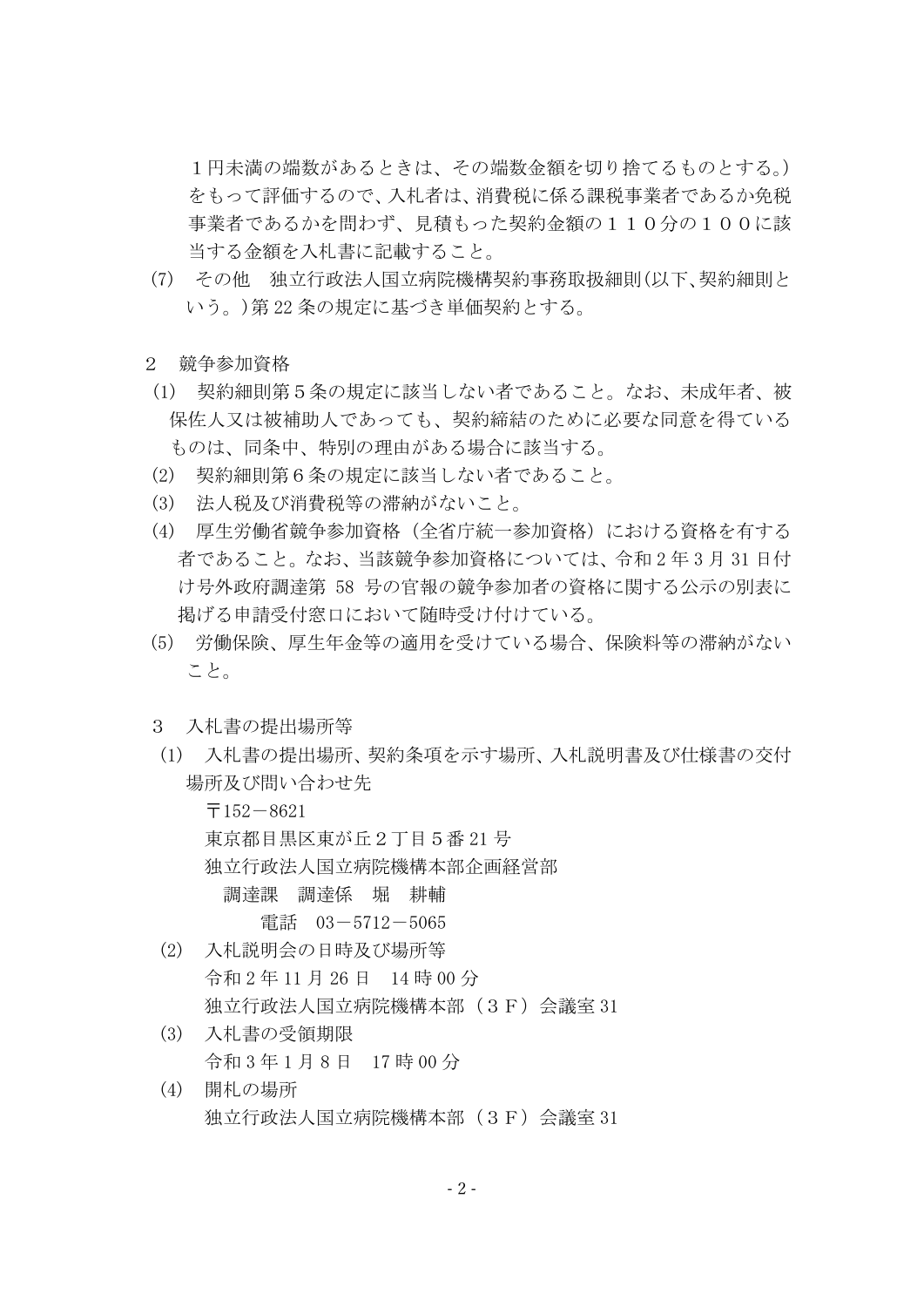- (5) 開札の日時 令和 3 年 1 月 15 日 14 時 00 分
- 4 その他
- (1) 契約手続において使用する言語及び通貨 日本語及び日本国通貨。
- (2) 入札保証金及び契約保証金 免除
- (3) 入札者に要求される事項 この一般競争に参加を希望する者は本公告に示した業務が履行できる ことを証明する書類を指定する期日までに提出しなければならない。 なお、入札者は、開札日の前日までの間において、経理責任者から上記 証明となるものについて説明を求められた場合はそれに応じなければな らない。
- (4) 入札の無効 本公告に示した競争参加資格のない者の提出した入札書、入札者に求め られる義務を履行しなかった者の提出した入札書は無効とする。
- (5) 契約書作成の要否 要
- (6) 落札者の決定方法

契約細則第 21 条の規定に基づいて作成された予定価格の制限の範囲内 である者のうち、提案書の審査により得られた各評価項目の得点の合計点 を品目群毎の入札金額で除して得た数値(以下「総合評価点」という。)の 第1位の入札者を落札者とする。

入札者が、独立行政法人国立病院機構会計規程(以下「会計規程」とい う。)第 54 条第 1 項の各号に該当する恐れがある場合には、独立行政法人 国立病院機構契約審査実施要領第3条に基づく調査審議を行うものとし、 調査審議の結果、当該契約の内容に適合した履行がなされないおそれがあ ると認められたとき、又はその者と契約を締結することが公正な取引の秩 序を乱すおそれがあると認められたときは、予定価格の制限の範囲内の価 格をもって申し込みをした他の者のうち、総合評価点の次順位の者を落札 者とする。

入札参加者又はその代理人の入札のうち予定価格の制限の範囲内であ る入札がないときは、改めて、直ちに再度の入札を行うものとする。

(7) 詳細は入札説明書による。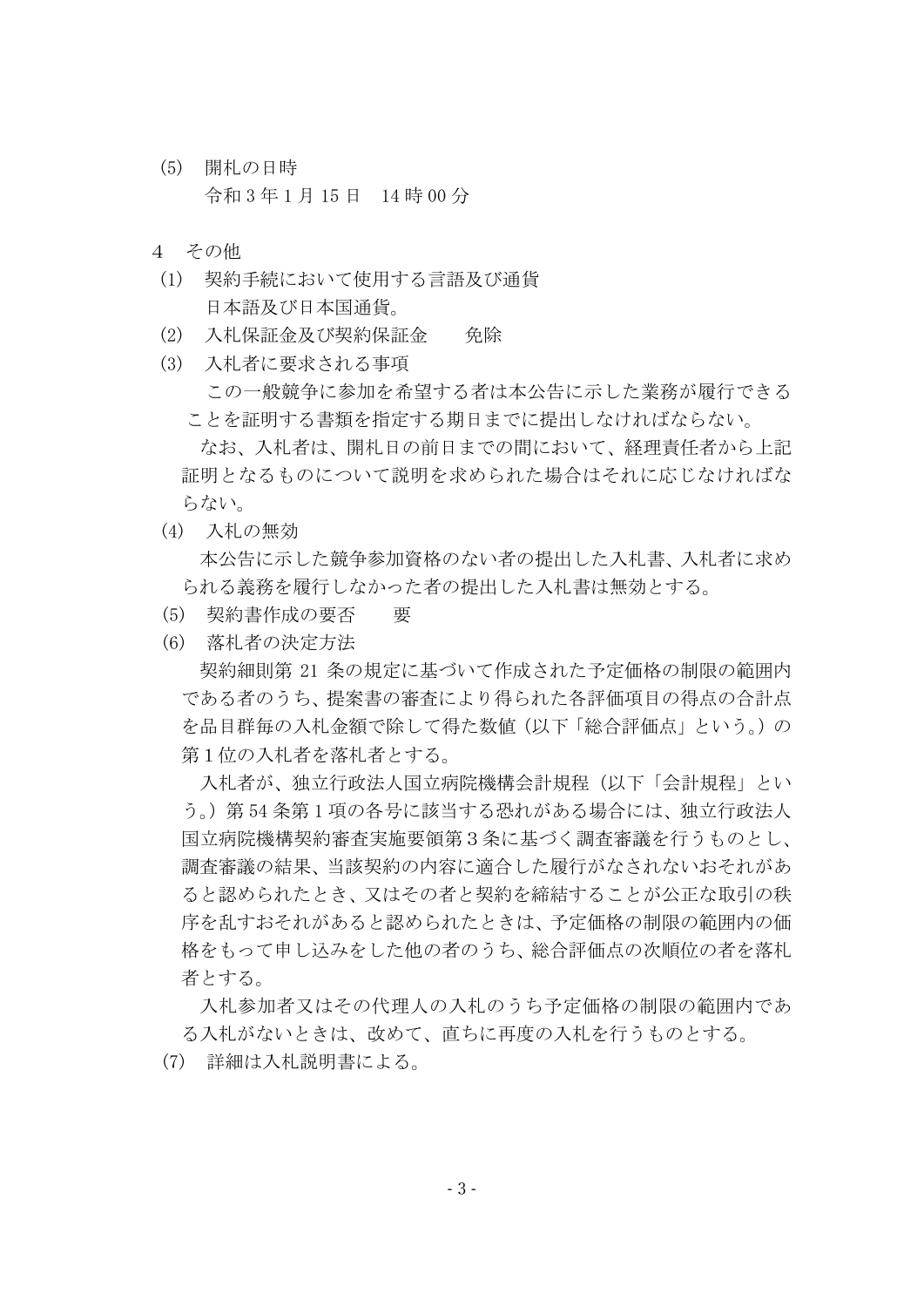## 5 Summary

- (1) Official in charge of disbursement of the procuring entity:Tatsuo Daimon, Director, General Affairs Department, National Hospital Organization Headquarters
- (2) Classification of the products to be procured : 26
- (3) Nature and quantity of the products to be required :Procurement of goods, Office supplies, etc.

 Purchase items and the amount are based on a list of items of the specifications

- (4) Contract period :
	- ・Paper

From April 1,2021 to March 31,2022

・Stationery,etc

From April 1,2021 to March 31,2023

(5) Delivery place:

National Hospital Organization Hokkaido Cancer Center and others 128 hospitals

- (6) Qualification for participating in the tendering procedures : Suppliers eligible for participating in the proposed tender are those who shall:
- ① not come under Article 5 of the Regulation concerning Contract for National Hospital Organization(NHO).

Furthermore, minors,Person under Conservatorship or Person under Assistance that obtained the consent necessary for concluding a contract may be applicable under cases of special reasons within the said clause;

- ② not come under Article 6 of the Regulation concerning Contract for NHO;
- ③ not be nonpayment of the corporation tax and the consumption tax, etc.
- ④ have qualification participating in tenders by Ministry of Health,Labor and Welfare (Single qualification for every ministry and agency).
- ⑤ not be nonpayment of the labor insurance premiums and the employees pension insurance premiums, etc.